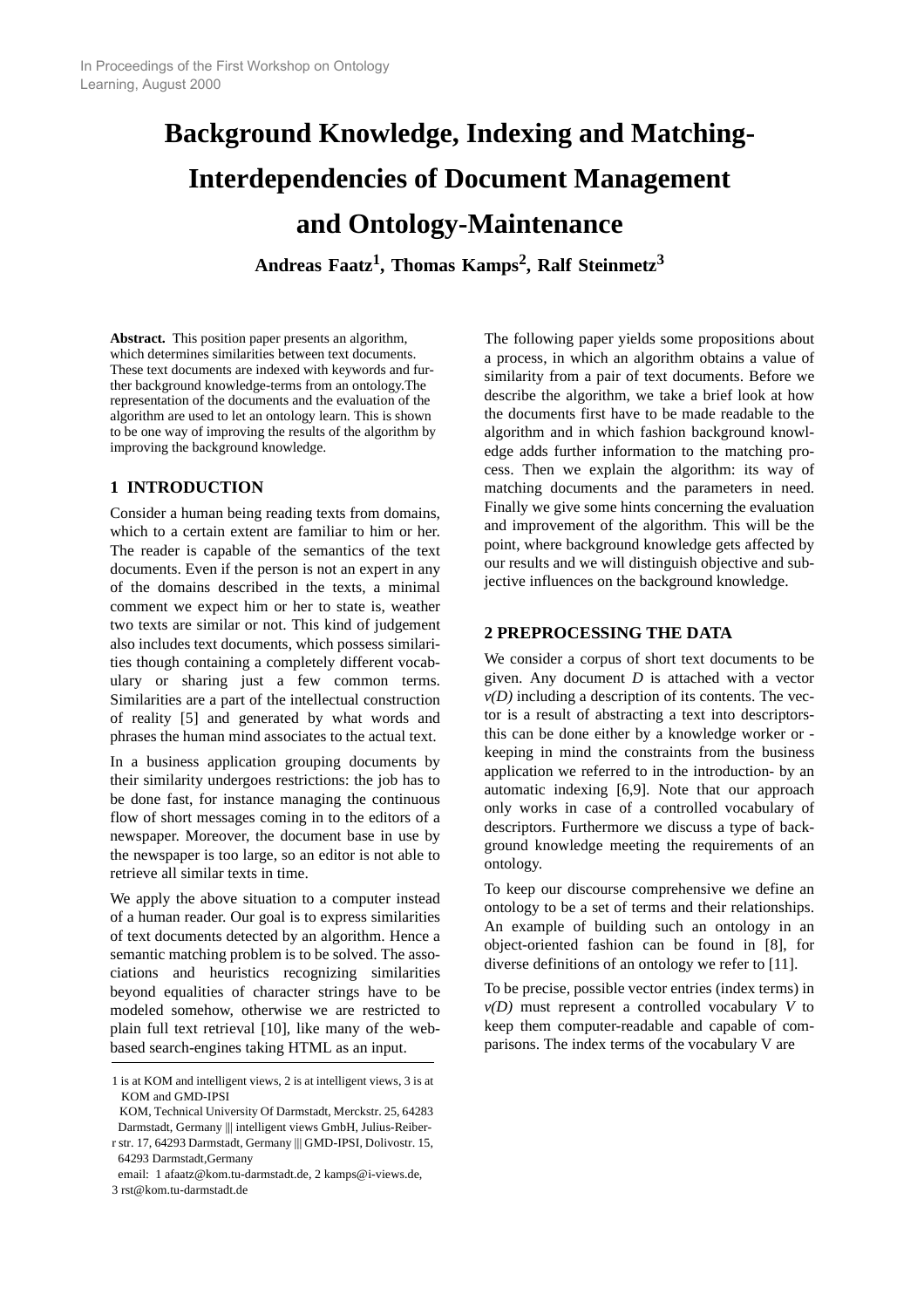exactly the concepts of a predefined ontology, connected by the ontological relations. The relations we perform with are typed semantic ones like 'is subconcept of', 'is differential of' or 'is associated with'. Example of an index vector: imagine a textdocument *D* describing the German chancellor Schröder visiting the U.S., where he meets President Clinton and argues with him about the chair of the IMF. The vectorial representation *V(D)* is:

*V(D)=*

{THEMES: German foreign policy, Gerhard Schröder, IMF

INDIVIDUAL KEYWORDS: Gerhard Schröder, Bill Clinton, German government, U.S. government, IMF, Caio Koch-Weser

THEMATICAL BACKROUND-KNOWLEDGE: Germany, German government, SPD, international organizations, foreign policy

INDIVIDUAL BACKGROUND-KNOWLEDGE: German government, U.S. government, international organizations, USA, Germany}

The entries on THEMATICAL BACKROUND-KNOWLEDGE and INDIVIDUAL BACK-GROUND-KNOWLEDGE depend on the modeling of the ontology, usually there are a more keywords listed. THEMATICAL BACKROUND-KNOWL-EDGE refers to the key word from THEMES, INDI-VIDUAL BACKGROUND-KNOWLEDGE belongs to the INDIVIDUAL KEYWORDS. Repetitions of keywords are possible, intended to strengthen the importance of a keyword.

## **3 SEMANTIC MATCHING**

#### **3.1 The algorithm**

In contrast to classical full text retrieval technology our method provides more structure. As was to be seen from the last paragraph we include background knowledge, which delivers more than synonyms. A first version of the matching algorithm deals with a type of overlap-measuring of the entries of a pair of vectors. We named the measure 'frequency' because of the way its functionality was implemented in the Smalltalk programming language.

Let us define a frequency measure of the similarity of two sets of words as the number of words appearing in both sets (whereby every repetition of a word is extra-counted) divided by the total of all words. An example: (sun, sun, rain) and (sun, sun, snow) have the frequency 4/6.

The output  $S(Q, P)$  of the matching algorithm is the similarity of a pair of documents. In fact it is a weighted sum of similarities *S(a,f),...,S(b,i),* where *a,...,d* are the collections of keywords (i.e. the vectorial entries) from the first index vector *V(P)* and *f,...,i* are the collections of keywords from the second vector *V(Q)*. We assume the operation on the  $S(a,f),...,S(b,i)$  to be a linear one, which means, that a linear regression is able to estimate the participating weights *t,u,v,w*. An estimation is necessary, because we do not know anything about the contribution of each single similarity to the whole. We summarize

$$
S(Q,P)=tS(a,f)+uS(b,g)+vS(d,h)+wS(b,i) \qquad (1)
$$

with the *t*,*u*,*v*,*w* to be estimated.

How do we get these weights ? We have to take a collection of pairs like *(P,Q)*, in our case we took a sample of size 50, and leave it up to a human to assign the respective similarities  $S(Q, P)$ . The rest is to be done via a multi-linear regression, minimizing sums of squared errors analogous to the well-known linear regression approach.

#### **3.2 Improvement by feedbacking**

Actually the following ideas are independent from guessing the weights *t,u,v,w* itself. Let us return to the environment, from which the regression was implemented. We already explained , that the indexing implying the vectors *V(D)* strongly depends on how far the ontology is developed. Thus the latter fact has also qualitative impact on the results of the matching algorithm. We focus on improving the algorithm by imroving the ontology.

First, a sub-optimal<sup>1</sup> approach for judging an  $S(Q, P)$ is taking as the value of similarity the percentage of positive answers (given by testing persons) to the question, if *Q* and *P* are similar. From now on we apply a way of grouping keywords, which is inspired by [3], where the authors themselves proposed to include background knowledge in their work. We make use of the 'interestingness'-measure. We want to group keywords, as the clusters with a high rate of interestingness should give hints concerning semantic relations between their participants. The exact semantics then have to be added by human.

Let us define the interestingness [2] of a set of keywords appearing in the same text document as the ratio of the probability of a set of keywords to the multiple of the probabilities of occurrence of the single keywords.

Two starting points of structuring the documents before extracting interesting clusters, a subjective and an objective one, shall finish our reasonings. A subjective pre-grouping follows from what the testing persons percept as similar: we only regard to

<sup>1.</sup> 'optimal' settings would be in contrast to quantifying individual and subjective judgements